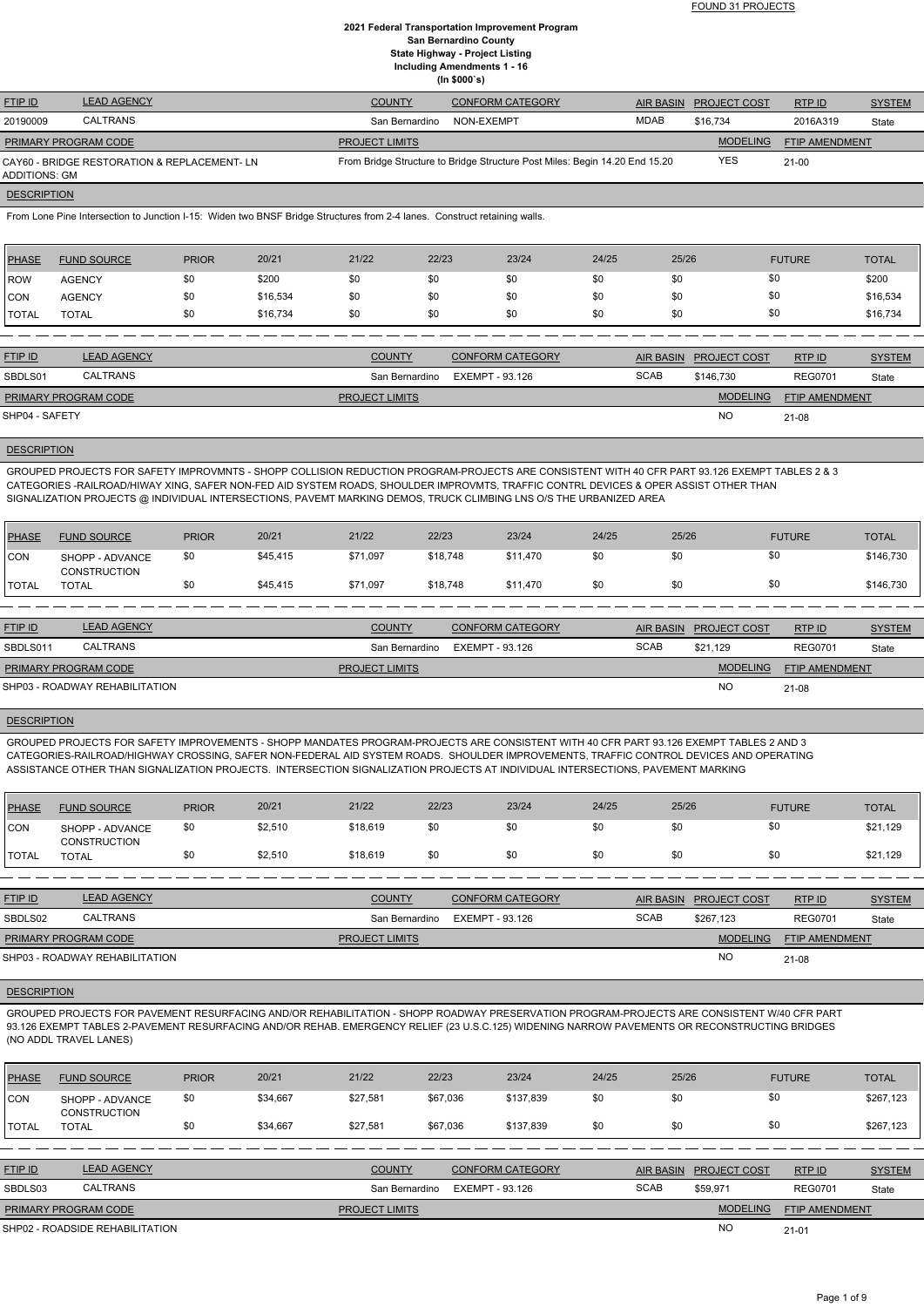# **DESCRIPTION**

GROUPED PROJECTS FOR SHOULDER IMPROVEMENTS - SHOPP ROADSIDE PRESERVATION PROGRAM-PROJECTS ARE CONSISTENT WITH 40 CFR PART 93.126 EXEMPT TABLES 2 CATEGORY -PAVEMENT RESURFACING AND OR REJABILITATION. EMMERGENCY RELIEF (23U.S.C. 125) WIDENING NARROW PAVEMENTS OR RECONSTRUCTING BRIDGES (NO ADDLT TRAVEL LANES

| PHASE        | <b>FUND SOURCE</b>                     | <b>PRIOR</b> | 20/21   | 21/22   | 22/23    | 23/24    | 24/25 | 25/26 | <b>FUTURE</b> | <b>TOTAL</b> |
|--------------|----------------------------------------|--------------|---------|---------|----------|----------|-------|-------|---------------|--------------|
| CON          | SHOPP - ADVANCE<br><b>CONSTRUCTION</b> | \$0          | \$1,780 | \$2,859 | \$39,372 | \$15,960 | \$0   | \$0   | \$0           | \$59,971     |
| <b>TOTAL</b> | <b>TOTAL</b>                           | \$0          | \$1,780 | \$2,859 | \$39,372 | \$15,960 | \$0   | \$0   | \$0           | \$59,971     |

| <b>FTIP ID</b>              | <b>LEAD AGENCY</b> | <b>COUNTY</b>         | <b>CONFORM CATEGORY</b> |             | AIR BASIN PROJECT COST | <b>RTPID</b>   | <b>SYSTEM</b> |
|-----------------------------|--------------------|-----------------------|-------------------------|-------------|------------------------|----------------|---------------|
| SBDLS04                     | CALTRANS           | San Bernardino        | EXEMPT - 93.126         | <b>SCAB</b> | \$61.758               | <b>REG0701</b> | State         |
| <b>PRIMARY PROGRAM CODE</b> |                    | <b>PROJECT LIMITS</b> |                         |             | <b>MODELING</b>        | FTIP AMENDMENT |               |
| SHP01 - OPERATIONS          |                    |                       |                         |             | <b>NO</b>              | $21 - 16$      |               |

## **DESCRIPTION**

GROUPED PROJECTS FOR SAFETY IMPROVEMENTS - SHOPP MOBILITY PROGRAM-PROJECTS ARE CONSISTENT W/40 CFR PART 93.126 EXEMPT TABLES 2 & 3-RAILROAD/HIWAY XING, SAFER NON-FED AID SYSTEM ROADS, SHOULDER IMPRVMTS,TRAFFIC CONTROL DEV., &OPERATING ASSIST OTHER THAN SIGNALIZATION PROJECTS, INTERSECT SIGNALIZATION PROJS AT INDIVIDUAL INTERSECTS, PAVEMENT MARKING DEMOS,TRUCK CLIMBING LNS OUTSIDE URBAN AREA, LIGHT

| <b>PHASE</b> | <b>FUND SOURCE</b>                     | <b>PRIOR</b> | 20/21   | 21/22   | 22/23    | 23/24 | 24/25 | 25/26 | <b>FUTURE</b> | TOTAL    |
|--------------|----------------------------------------|--------------|---------|---------|----------|-------|-------|-------|---------------|----------|
| CON          | SHOPP - ADVANCE<br><b>CONSTRUCTION</b> | \$0          | \$8,184 | \$3,164 | \$50,410 | \$0   | \$0   |       | \$0           | \$61,758 |
| <b>TOTAL</b> | <b>TOTAL</b>                           | \$0          | \$8,184 | \$3,164 | \$50,410 | \$0   | \$0   |       | \$0           | \$61,758 |

| <b>FTIP ID</b>              | <b>LEAD AGENCY</b>             | <b>COUNTY</b>         | <b>CONFORM CATEGORY</b> |             | AIR BASIN PROJECT COST | RTP ID                | <b>SYSTEM</b> |
|-----------------------------|--------------------------------|-----------------------|-------------------------|-------------|------------------------|-----------------------|---------------|
| SBDLS05                     | <b>CALTRANS</b>                | San Bernardino        | EXEMPT - 93.126         | <b>SCAB</b> | \$31.303               | <b>REG0701</b>        | State         |
| <b>PRIMARY PROGRAM CODE</b> |                                | <b>PROJECT LIMITS</b> |                         |             | <b>MODELING</b>        | <b>FTIP AMENDMENT</b> |               |
|                             | SHP03 - ROADWAY REHABILITATION |                       |                         |             | <b>NC</b>              | $21 - 16$             |               |

#### **DESCRIPTION**

GROUPED PROJECTS FOR SAFETY IMPROVEMENTS, SHOULDER IMPROVEMENTS, PAVEMENT RESURF AND/OR OTHER REHAB - (PROJECTS ARE CONSISTENT WITH 40 CFR PART 93.126 EXEMPT TABLES 2 & 3) R/R/HIWAY XING, SAFER NON FED-AD SYSTEM ROADS, SHOULDER IMPROVMENTS, TRAFFIC CONTROL DEVICES&OPERATING ASSIST OTHER THAN SIGNALIZATION PROJECTS OR PROJECTS AT INDIVIDUAL SIGNALS, PAVEMT. MARK DEMOS, TRUCK CLIMBING LNS OUTSIDE UR

| <b>PHASE</b> | <b>FUND SOURCE</b>                     | <b>PRIOR</b> | 20/21    | 21/22    | 22/23 | 23/24 | 24/25 | 25/26 | <b>FUTURE</b> | <b>TOTAL</b> |
|--------------|----------------------------------------|--------------|----------|----------|-------|-------|-------|-------|---------------|--------------|
| <b>CON</b>   | SHOPP - ADVANCE<br><b>CONSTRUCTION</b> | \$0          | \$16,031 | \$15,272 | \$0   | \$0   | \$0   | \$0   | \$0           | \$31,303     |
| <b>TOTAL</b> | <b>TOTAL</b>                           | \$0          | \$16,031 | \$15,272 | \$0   | \$0   | \$0   | \$0   | \$0           | \$31,303     |
|              |                                        |              |          |          |       |       |       |       |               |              |

| <b>FTIP ID</b>              | <b>LEAD AGENCY</b> | <b>COUNTY</b>         | <b>CONFORM CATEGORY</b> | <b>AIR BASIN</b> | <b>PROJECT COST</b> | RTP ID                | <b>SYSTEM</b> |
|-----------------------------|--------------------|-----------------------|-------------------------|------------------|---------------------|-----------------------|---------------|
| SBDLS07                     | <b>CALTRANS</b>    | San Bernardino        | EXEMPT - 93.126         | <b>SCAB</b>      | \$79,827            | <b>REG0702</b>        | State         |
| <b>PRIMARY PROGRAM CODE</b> |                    | <b>PROJECT LIMITS</b> |                         |                  | <b>MODELING</b>     | <b>FTIP AMENDMENT</b> |               |
| SHP01 - OPERATIONS          |                    |                       |                         |                  | NO                  | $21 - 16$             |               |
|                             |                    |                       |                         |                  |                     |                       |               |

### **DESCRIPTION**

GROUPED PROJECTS FOR BRIDGE REHABILITATION AND RECONSTRUCTION - SHOPP PROGRAM-PROJECTS ARE CONSISTENT WITH 40 CFR PART 93.123 EXEMPT TABLES 2 CATEGORY WIDENING NARROW PAVEMENTS OR RECONSTRUCTING BRIDGES (NO ADDITIONAL TRAVEL LANES)

| <b>PHASE</b>   | <b>FUND SOURCE</b>                     | <b>PRIOR</b> | 20/21   | 21/22                 | 22/23           | 23/24                   | 24/25 | 25/26            |                     | <b>FUTURE</b>         | <b>TOTAL</b>  |
|----------------|----------------------------------------|--------------|---------|-----------------------|-----------------|-------------------------|-------|------------------|---------------------|-----------------------|---------------|
| ICON           | SHOPP - ADVANCE<br><b>CONSTRUCTION</b> | \$0          | \$4,925 | \$39,602              | \$7,605         | \$27,695                | \$0   | \$0              | \$0                 |                       | \$79,827      |
| <b>I</b> TOTAL | <b>TOTAL</b>                           | \$0          | \$4,925 | \$39,602              | \$7,605         | \$27,695                | \$0   | \$0              | \$0                 |                       | \$79,827      |
|                |                                        |              |         |                       |                 |                         |       |                  |                     |                       |               |
| <b>FTIP ID</b> | <b>LEAD AGENCY</b>                     |              |         | <b>COUNTY</b>         |                 | <b>CONFORM CATEGORY</b> |       | <b>AIR BASIN</b> | <b>PROJECT COST</b> | RTPID                 | <b>SYSTEM</b> |
| SBDLS09        | <b>CALTRANS</b>                        |              |         | San Bernardino        | EXEMPT - 93.126 |                         |       | <b>SCAB</b>      | \$45,466            | <b>REG0701</b>        | State         |
|                | <b>PRIMARY PROGRAM CODE</b>            |              |         | <b>PROJECT LIMITS</b> |                 |                         |       |                  | <b>MODELING</b>     | <b>FTIP AMENDMENT</b> |               |
| SHP04 - SAFETY |                                        |              |         |                       |                 |                         |       |                  | <b>NO</b>           | $21 - 10$             |               |

#### **DESCRIPTION**

GROUPED PROJECTS FOR EMERGENCY RESPONSE PROJECTS AT VARIOUS LOCATIONS IN SAN BERNARDINO COUNTY (PROJECTS ARE CONSISTENT WITH 40 CFR PART 93.126,127,128 EXEMPT)

| <b>PHASE</b>  | <b>FUND SOURCE</b>                     | <b>PRIOR</b> | 20/21    | 21/22   | 22/23 | 23/24 | 24/25 | 25/26 | <b>FUTURE</b> | <b>TOTAL</b> |
|---------------|----------------------------------------|--------------|----------|---------|-------|-------|-------|-------|---------------|--------------|
| CON           | SHOPP - ADVANCE<br><b>CONSTRUCTION</b> | \$0          | \$36,364 | \$9,102 | \$0   | \$0   | \$0   | \$0   | \$0           | \$45,466     |
| <b>ITOTAL</b> | <b>TOTAL</b>                           | \$0          | \$36,364 | \$9,102 | \$0   | \$0   | \$0   | \$0   | \$0           | \$45,466     |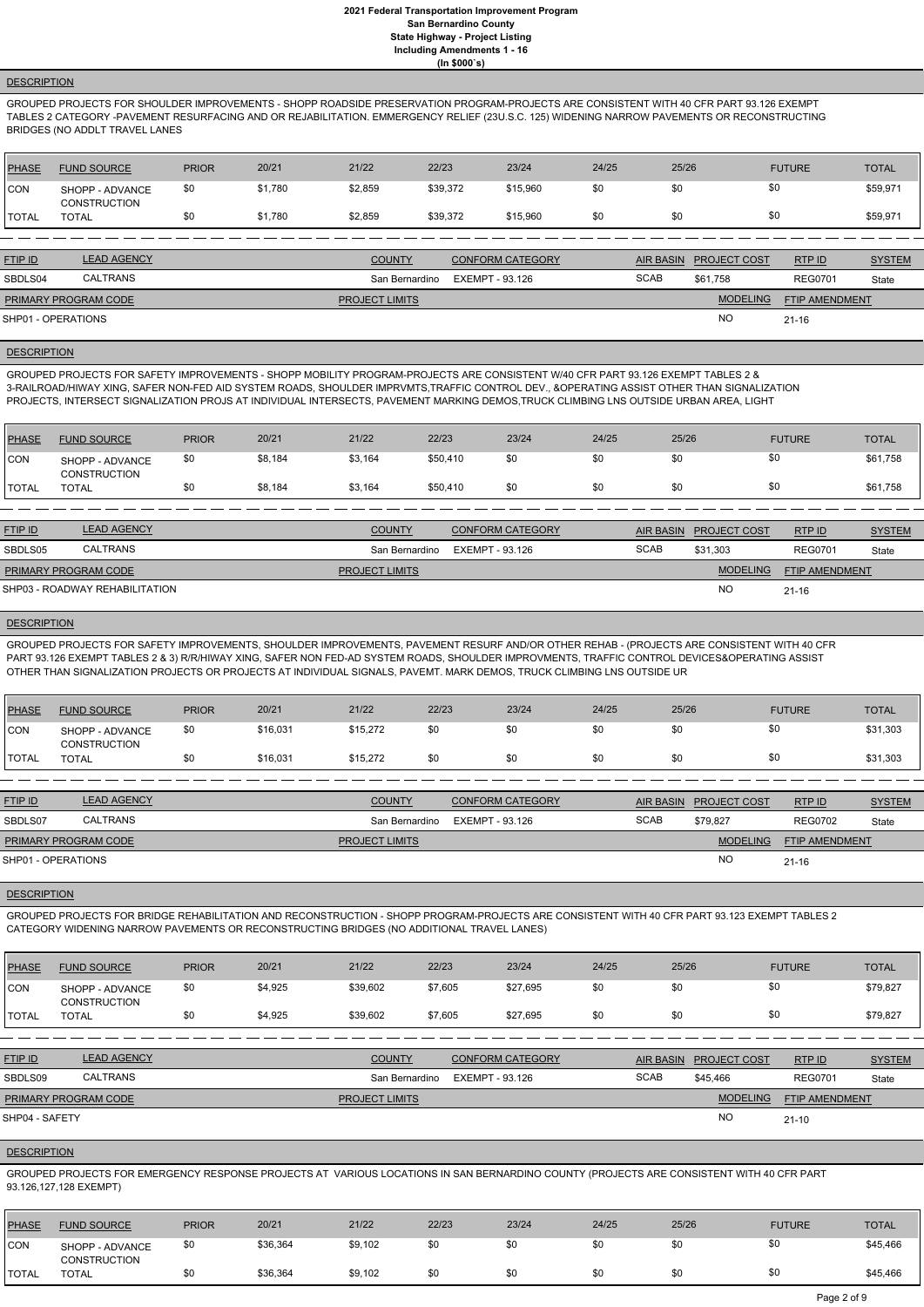| <b>FTIP ID</b>       | <b>LEAD AGENCY</b>                       | <b>COUNTY</b>         | CONFORM CATEGORY                                                | <b>AIR BASIN</b> | <b>PROJECT COST</b> | RTP ID                | <b>SYSTEM</b> |
|----------------------|------------------------------------------|-----------------------|-----------------------------------------------------------------|------------------|---------------------|-----------------------|---------------|
| 2002160              | <b>ONTARIO</b>                           | San Bernardino        | NON-EXEMPT                                                      | <b>SCAB</b>      | \$199.423           | 2002160               | State         |
| PRIMARY PROGRAM CODE |                                          | <b>PROJECT LIMITS</b> |                                                                 |                  | <b>MODELING</b>     | <b>FTIP AMENDMENT</b> |               |
|                      | CARH3 - INTERCHANGE-MOD/REP/REC-LN ADD'S | 5.60                  | From GROVE INTERCHANGE to GROVE AVE. Post Miles: Begin 3.80 End |                  | <b>YES</b>          | $21 - 00$             |               |

# **DESCRIPTION**

I-10 AT GROVE AVE AND 4TH ST: CONSTRUCT NEW INTERCHANGE AT I-10 AND GROVE AVE; CLOSE EXISTING I-10/FOURTH ST INTERCHANGE; AND LOCAL STREET IMPROVEMENTS ALONG GROVE AVE (CHILD PROJECT IS 20171102).

| <b>PHASE</b> | <b>FUND SOURCE</b>                               | <b>PRIOR</b> | 20/21 | 21/22 | 22/23    | 23/24 | 24/25 | 25/26     | <b>FUTURE</b> | <b>TOTAL</b> |
|--------------|--------------------------------------------------|--------------|-------|-------|----------|-------|-------|-----------|---------------|--------------|
| PE           | DEMO-SAFETEA-LU                                  | \$498        | \$0   | \$0   | \$0      | \$0   | \$0   | \$0       | \$0           | \$498        |
| PE           | <b>DEVELOPER FEES</b>                            | \$481        | \$0   | \$0   | \$1,455  | \$0   | \$0   | \$0       | \$0           | \$1,936      |
| <b>IPE</b>   | <b>INTERSTATE MAINT.</b><br>DISCRETIONARY - H.R. | \$475        | \$0   | \$0   | \$0      | \$0   | \$0   | \$0       | \$0           | \$475        |
| <b>IPE</b>   | <b>INTERSTATE</b><br><b>MAINTENANCE</b>          | \$950        | \$0   | \$0   | \$0      | \$0   | \$0   | \$0       | \$0           | \$950        |
| PE           | <b>SBD CO MEASURE I</b>                          | \$0          | \$0   | \$0   | \$7,056  | \$0   | \$0   | \$0       | \$0           | \$7,056      |
| ROW          | <b>DEVELOPER FEES</b>                            | \$0          | \$0   | \$0   | \$12,301 | \$0   | \$0   | \$0       | \$0           | \$12,301     |
| ROW          | <b>SBD CO MEASURE I</b>                          | \$0          | \$0   | \$0   | \$59,637 | \$0   | \$0   | \$0       | \$0           | \$59,637     |
| ICON         | <b>DEVELOPER FEES</b>                            | \$0          | \$0   | \$0   | \$0      | \$0   | \$0   | \$20,167  | \$0           | \$20,167     |
| ICON         | <b>SBD CO MEASURE I</b>                          | \$0          | \$0   | \$0   | \$0      | \$0   | \$0   | \$96,403  | \$0           | \$96,403     |
| <b>TOTAL</b> | <b>TOTAL</b>                                     | \$2,404      | \$0   | \$0   | \$80,449 | \$0   | \$0   | \$116,570 | \$0           | \$199,423    |

| <b>FTIP ID</b>              | <b>LEAD AGENCY</b>                       | <b>COUNTY</b>         | <b>CONFORM CATEGORY</b>                                              | AIR BASIN   | <b>PROJECT COST</b> | RTP ID                | <b>SYSTEM</b> |
|-----------------------------|------------------------------------------|-----------------------|----------------------------------------------------------------------|-------------|---------------------|-----------------------|---------------|
| 200602                      | <b>ONTARIO</b>                           | San Bernardino        | NON-EXEMPT                                                           | <b>SCAB</b> | \$7.621             | 200602                | State         |
| <b>PRIMARY PROGRAM CODE</b> |                                          | <b>PROJECT LIMITS</b> |                                                                      |             | <b>MODELING</b>     | <b>FTIP AMENDMENT</b> |               |
|                             | CARH3 - INTERCHANGE-MOD/REP/REC-LN ADD'S | 1.00                  | From VINEYARD AVE. IC to VINEYARD AVE. IC Post Miles: Begin 6.86 End |             | YES                 | 21-03                 |               |

## **DESCRIPTION**

SR 60 AND VINEYARD AVE. INTERCHANGE RECONSTRUCTION-LENGTHEN BRIDGE TO ACOMMODATE VINEYARD AVE WIDENING AND RAMP WIDENING 4-6 LANES (PA&ED Only)

| <b>PHASE</b> | <b>FUND SOURCE</b>    | <b>PRIOR</b> | 20/21 | 21/22 | 22/23   | 23/24 | 24/25 | 25/26 | <b>FUTURE</b> | <b>TOTAL</b> |
|--------------|-----------------------|--------------|-------|-------|---------|-------|-------|-------|---------------|--------------|
| <b>IPE</b>   | <b>DEVELOPER FEES</b> | \$0          | \$0   | \$0   | \$4,596 | \$0   | \$0   | \$0   | \$0           | \$4,596      |
| <b>IPE</b>   | SBD CO MEASURE I      | \$0          | \$0   | \$0   | \$3,025 | \$0   | \$0   | \$0   | \$0           | \$3,025      |
| <b>TOTAL</b> | TOTAL                 | \$0          | \$0   | \$0   | \$7,621 | \$0   | \$0   | \$0   | \$0           | \$7,621      |

| <b>FTIP ID</b>              | <b>LEAD AGENCY</b>                       | <b>COUNTY</b>         | <b>CONFORM CATEGORY</b>                                       |             | AIR BASIN PROJECT COST | RTPID                 | <b>SYSTEM</b> |
|-----------------------------|------------------------------------------|-----------------------|---------------------------------------------------------------|-------------|------------------------|-----------------------|---------------|
| 200604                      | <b>ONTARIO</b>                           | San Bernardino        | NON-EXEMPT                                                    | <b>SCAB</b> | \$7.621                | 200604                | State         |
| <b>PRIMARY PROGRAM CODE</b> |                                          | <b>PROJECT LIMITS</b> |                                                               |             | <b>MODELING</b>        | <b>FTIP AMENDMENT</b> |               |
|                             | CARH3 - INTERCHANGE-MOD/REP/REC-LN ADD'S |                       | From GROVE AVE. to GROVE AVE. Post Miles: Begin 5.10 End 1.00 |             | YES                    | $21 - 03$             |               |

#### **DESCRIPTION**

SR60 AT GROVE AVENUE INTERCHANGE RECONSTRUCTION AND GROVE AVE. +/-300 FT. N/S OF SR 60-WIDEN FROM 4-6 LANES (PA&ED Only)

| <b>PHASE</b> | <b>FUND SOURCE</b>    | <b>PRIOR</b> | 20/21 | 21/22 | 22/23   | 23/24 | 24/25 | 25/26 | <b>FUTURE</b> | <b>TOTAL</b> |
|--------------|-----------------------|--------------|-------|-------|---------|-------|-------|-------|---------------|--------------|
| <b>IPE</b>   | <b>DEVELOPER FEES</b> | \$0          | \$0   | \$0   | \$3,681 | \$0   | \$0   | \$0   |               | \$3,681      |
| <b>IPE</b>   | <b>SBD CO MEASURE</b> | \$0          | \$0   | \$0   | \$3,940 | \$0   | \$0   | \$0   |               | \$3,940      |
| <b>TOTAL</b> | <b>TOTAL</b>          | \$0          | \$0   | \$0   | \$7,621 | \$0   | \$0   | \$0   |               | \$7,621      |

| <b>FTIP ID</b>              | <b>LEAD AGENCY</b>                                    | <b>COUNTY</b>                     | CONFORM CATEGORY |             | AIR BASIN PROJECT COST | RTPID          | <b>SYSTEM</b> |
|-----------------------------|-------------------------------------------------------|-----------------------------------|------------------|-------------|------------------------|----------------|---------------|
| 200432                      | <b>REDLANDS</b>                                       | San Bernardino                    | EXEMPT - 93.127  | <b>SCAB</b> | \$700                  | 200432         | State         |
| <b>PRIMARY PROGRAM CODE</b> |                                                       | <b>PROJECT LIMITS</b>             |                  |             | <b>MODELING</b>        | FTIP AMENDMENT |               |
|                             | NCNH2 - SIGNAL(S)-AT INTERSECTIONS (NON SIGNAL SYNCH) | Post Miles: Begin 33.30 End 33.50 |                  |             | <b>NO</b>              | $21 - 00$      |               |

## **DESCRIPTION**

AT I-10 AND FORD ST. ON RAMP TO THE FREEWAY - SIGNAL AND INTERSECTIONS IMPROVEMENTS

| <b>PHASE</b>  | <b>FUND SOURCE</b>   | <b>PRIOR</b> | 20/21 | 21/22 | 22/23 | 23/24 | 24/25 | 25/26 | <b>FUTURE</b> | <b>TOTAL</b> |
|---------------|----------------------|--------------|-------|-------|-------|-------|-------|-------|---------------|--------------|
| <b>IPE</b>    | <b>PRIVATE FUNDS</b> | \$0          | \$100 | \$0   | \$0   | \$0   | \$0   | YO.   | \$0           | \$100        |
| CON           | <b>PRIVATE FUNDS</b> | \$0          | \$0   | \$600 | \$0   | \$0   | \$0   | \$0   | \$0           | \$600        |
| <b>ITOTAL</b> | <b>TOTAL</b>         | \$0          | \$100 | \$600 | \$0   | \$0   | \$0   | \$0   | \$0           | \$700        |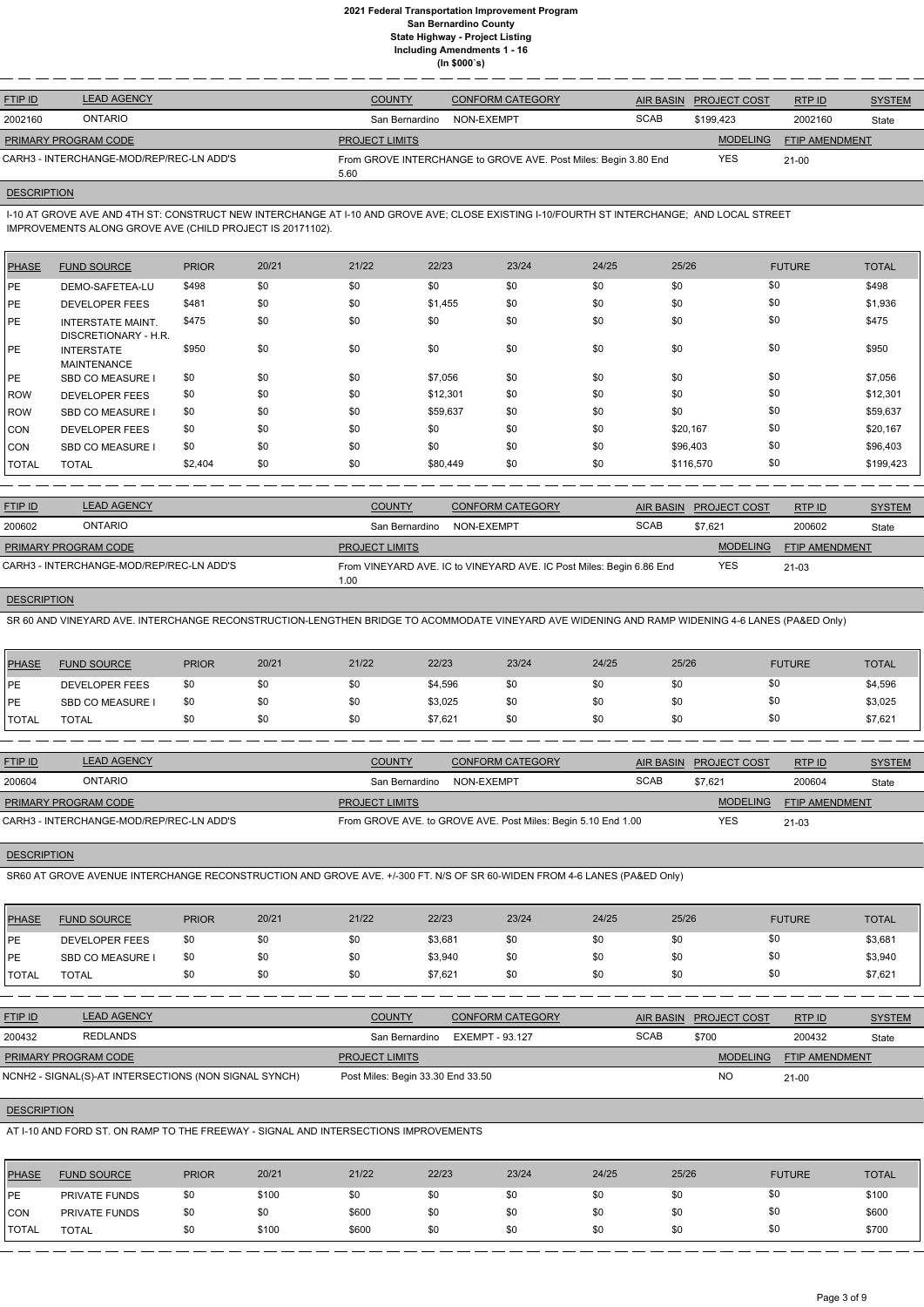| <b>FTIP ID</b>       | <b>LEAD AGENCY</b>                                            | <b>COUNTY</b>         | <b>CONFORM CATEGORY</b>                                        |             | AIR BASIN PROJECT COST | RTPID          | <b>SYSTEM</b> |
|----------------------|---------------------------------------------------------------|-----------------------|----------------------------------------------------------------|-------------|------------------------|----------------|---------------|
| 201114               | SAN BERNARDINO COUNTY TRANSPORTATION AUTHORITY San Bernardino |                       | NON-EXEMPT                                                     | <b>SCAB</b> | \$32.782               | 4M04050        | State         |
| PRIMARY PROGRAM CODE |                                                               | <b>PROJECT LIMITS</b> |                                                                |             | <b>MODELING</b>        | FTIP AMENDMENT |               |
|                      | CAX75 - OVERCROSS OR UNDERCROSS IMP(LN ADD'S) : RS            | End 2.80              | From EASTBOUND RAMPS to WESTBOUND RAMPS Post Miles: Begin 2.08 |             | <b>YES</b>             | $21 - 01$      |               |

## **DESCRIPTION**

WIDENING OF CENTRAL AVENUE BRIDGE CROSSING SR-60 TO ACCOMODATE WIDENING OF RAMPS AND THE DESIGNATED FREEWAY LANES.

| PHASE        | <b>FUND SOURCE</b>                      | <b>PRIOR</b> | 20/21    | 21/22 | 22/23 | 23/24 | 24/25 | 25/26 | <b>FUTURE</b> | <b>TOTAL</b> |
|--------------|-----------------------------------------|--------------|----------|-------|-------|-------|-------|-------|---------------|--------------|
| PE           | <b>DEVELOPER FEES</b>                   | \$1,476      | \$0      | \$0   | \$0   | \$0   | \$0   | \$0   | \$0           | \$1,476      |
| PE           | <b>SBD CO MEASURE</b>                   | \$1,057      | \$0      | \$0   | \$0   | \$0   | \$0   | \$0   | \$0           | \$1,057      |
| <b>IROW</b>  | <b>DEVELOPER FEES</b>                   | \$418        | \$0      | \$0   | \$0   | \$0   | \$0   | \$0   | \$0           | \$418        |
| <b>IROW</b>  | <b>SBD CO MEASURE I</b>                 | \$293        | \$0      | \$0   | \$0   | \$0   | \$0   | \$0   | \$0           | \$293        |
| CON          | <b>DEVELOPER FEES</b>                   | \$0          | \$12,289 | \$0   | \$0   | \$0   | \$0   | \$0   | \$0           | \$12,289     |
| <b>CON</b>   | <b>SBD CO MEASURE</b>                   | \$0          | \$8,611  | \$0   | \$0   | \$0   | \$0   | \$0   | \$0           | \$8,611      |
| <b>CON</b>   | <b>TRADE CORRIDOR</b><br><b>PROGRAM</b> | \$8,638      | \$0      | \$0   | \$0   | \$0   | \$0   | \$0   | \$0           | \$8,638      |
| <b>TOTAL</b> | <b>TOTAL</b>                            | \$11,882     | \$20,900 | \$0   | \$0   | \$0   | \$0   | \$0   | \$0           | \$32,782     |

| <b>FTIP ID</b>              | <b>LEAD AGENCY</b>                                            | <b>COUNTY</b>         | <b>CONFORM CATEGORY</b>                                        |             | AIR BASIN PROJECT COST | RTPID                 | <b>SYSTEM</b> |
|-----------------------------|---------------------------------------------------------------|-----------------------|----------------------------------------------------------------|-------------|------------------------|-----------------------|---------------|
| 20111625                    | SAN BERNARDINO COUNTY TRANSPORTATION AUTHORITY San Bernardino |                       | NON-EXEMPT                                                     | <b>SCAB</b> | \$218.701              | 4M01005               | State         |
| <b>PRIMARY PROGRAM CODE</b> |                                                               | <b>PROJECT LIMITS</b> |                                                                |             | <b>MODELING</b>        | <b>FTIP AMENDMENT</b> |               |
| RS.                         | CAX63 - HIGHWAY/ROAD IMP - LANE ADD'S (NO HOV LANES):         |                       | From HIGHLAND AVE to LUGONIA Post Miles: Begin 25.00 End 33.20 |             | YES                    | $21 - 05$             |               |

# **DESCRIPTION**

SR210 LANE ADDITION - ADD 1 MIXED FLOW LANE IN EACH DIRECTION FROM HIGHLAND AVE. TO SAN BERNARDINO AVE (REDLANDS) INCLUDES AUX. LANES BETWEEN BASE LINE AND 5TH STS AND AN ACCELERATION LANE AT 5TH ST. E/B ON RAMP AND DECELRATION LANE AT HIGHLAND AVE E/B OFF RAMP EXTENDING TO STERLING AVENUE, AND INCLUDES ROAD REHAB. (Under 1/4 miles length)

| PHASE         | <b>FUND SOURCE</b>                     | <b>PRIOR</b> | 20/21 | 21/22 | 22/23 | 23/24 | 24/25 | 25/26 | <b>FUTURE</b> | <b>TOTAL</b> |
|---------------|----------------------------------------|--------------|-------|-------|-------|-------|-------|-------|---------------|--------------|
| <b>PE</b>     | <b>SBD CO MEASURE I</b>                | \$13,142     | \$0   | \$0   | \$0   | \$0   | \$0   | \$0   | \$0           | \$13,142     |
| <b>IPE</b>    | SHOPP - ADVANCE<br><b>CONSTRUCTION</b> | \$3,375      | \$0   | \$0   | \$0   | \$0   | \$0   | \$0   | \$0           | \$3,375      |
| <b>IROW</b>   | <b>SBD CO MEASURE I</b>                | \$7,387      | \$0   | \$0   | \$0   | \$0   | \$0   | \$0   | \$0           | \$7,387      |
| <b>ICON</b>   | <b>SBD CO MEASURE I</b>                | \$130,746    | \$0   | \$0   | \$305 | \$0   | \$0   | \$0   | \$0           | \$131,051    |
| <b>CON</b>    | SHOPP - ADVANCE<br><b>CONSTRUCTION</b> | \$38,746     | \$0   | \$0   | \$0   | \$0   | \$0   | \$0   | \$0           | \$38,746     |
| ICON          | STIP Advance Cons                      | \$25,000     | \$0   | \$0   | \$0   | \$0   | \$0   | \$0   | \$0           | \$25,000     |
| <b>ITOTAL</b> | <b>TOTAL</b>                           | \$218,396    | \$0   | \$0   | \$305 | \$0   | \$0   | \$0   | \$0           | \$218,701    |

| <b>FTIP ID</b>              | <b>LEAD AGENCY</b>                                            | <b>COUNTY</b>         | <b>CONFORM CATEGORY</b>                                  |             | AIR BASIN PROJECT COST | <b>RTPID</b>   | <b>SYSTEM</b> |
|-----------------------------|---------------------------------------------------------------|-----------------------|----------------------------------------------------------|-------------|------------------------|----------------|---------------|
| 201186                      | SAN BERNARDINO COUNTY TRANSPORTATION AUTHORITY San Bernardino |                       | <b>TCM Committed</b>                                     | <b>SCAB</b> | \$35.583               | <b>REG0701</b> | State         |
| <b>PRIMARY PROGRAM CODE</b> |                                                               | <b>PROJECT LIMITS</b> |                                                          |             | <b>MODELING</b>        | FTIP AMENDMENT |               |
| RS.                         | CAX63 - HIGHWAY/ROAD IMP - LANE ADD'S (NO HOV LANES):         |                       | From SR210 to BASELINE Post Miles: Begin 28.30 End 30.30 |             | <b>YES</b>             | $21 - 05$      |               |

### **DESCRIPTION**

AT SR-210/BASE LINE IC: RECONSTRUCT/WIDEN BASE LINE BETWEEN CHURCH AVE AND BOULDER AVE FROM 4 TO 6 THROUGH LANES AND EXTEND LEFT TURN LANES, WIDEN RAMPS : WB EXIT 1 TO 3 LANES, WB AND EB ENTRANCES 1 TO 3 LANES INCLUDING HOV PREFERENTIAL LANES (EA 1C970)

| 22/23<br>23/24<br>25/26<br>20/21<br>21/22<br><b>PRIOR</b><br>24/25<br><b>FUTURE</b><br><b>PHASE</b><br><b>FUND SOURCE</b> | <b>TOTAL</b> |
|---------------------------------------------------------------------------------------------------------------------------|--------------|
|---------------------------------------------------------------------------------------------------------------------------|--------------|

|              |                                                               | \$1,418  | \$0 | \$0                   | \$0   | \$0                     | \$0 | \$0              | \$0                 |                | \$1,418       |
|--------------|---------------------------------------------------------------|----------|-----|-----------------------|-------|-------------------------|-----|------------------|---------------------|----------------|---------------|
| <b>PE</b>    | <b>SBD CO MEASURE I</b>                                       | \$1,954  | \$0 | \$0                   | \$0   | \$0                     | \$0 | \$0              | \$0                 |                | \$1,954       |
| <b>ROW</b>   | <b>DEVELOPER FEES</b>                                         | \$439    | \$0 | \$0                   | \$0   | \$0                     | \$0 | \$0              | \$0                 |                | \$439         |
| ROW          | <b>SBD CO MEASURE I</b>                                       | \$609    | \$0 | \$0                   | \$0   | \$0                     | \$0 | \$0              | \$0                 |                | \$609         |
| CON          | <b>CITY FUNDS</b>                                             | \$0      | \$0 | \$0                   | \$272 | \$0                     | \$0 | \$0              | \$0                 |                | \$272         |
| <b>CON</b>   | <b>DEVELOPER FEES</b>                                         | \$12,785 | \$0 | \$0                   | \$0   | \$0                     | \$0 | \$0              | \$0                 |                | \$12,785      |
| <b>CON</b>   | SBD CO MEASURE I                                              | \$17,728 | \$0 | \$0                   | \$378 | \$0                     | \$0 | \$0              | \$0                 |                | \$18,106      |
| <b>TOTAL</b> | <b>TOTAL</b>                                                  | \$34,933 | \$0 | \$0                   | \$650 | \$0                     | \$0 | \$0              | \$0                 |                | \$35,583      |
|              |                                                               |          |     |                       |       |                         |     |                  |                     |                |               |
|              |                                                               |          |     |                       |       |                         |     |                  |                     |                |               |
| FTIP ID      | <b>LEAD AGENCY</b>                                            |          |     | <b>COUNTY</b>         |       | <b>CONFORM CATEGORY</b> |     | <b>AIR BASIN</b> | <b>PROJECT COST</b> | RTP ID         | <b>SYSTEM</b> |
| 20131504     | SAN BERNARDINO COUNTY TRANSPORTATION AUTHORITY San Bernardino |          |     |                       |       | <b>EXEMPT - 93.127</b>  |     | <b>SCAB</b>      | \$5,844             | 4M07003        | State         |
|              | PRIMARY PROGRAM CODE                                          |          |     | <b>PROJECT LIMITS</b> |       |                         |     |                  | <b>MODELING</b>     | FTIP AMENDMENT |               |

# **DESCRIPTION**

I-10 @ University St Interchange: Intersection improvements with on/off ramp widening. (No Capacity enhancements)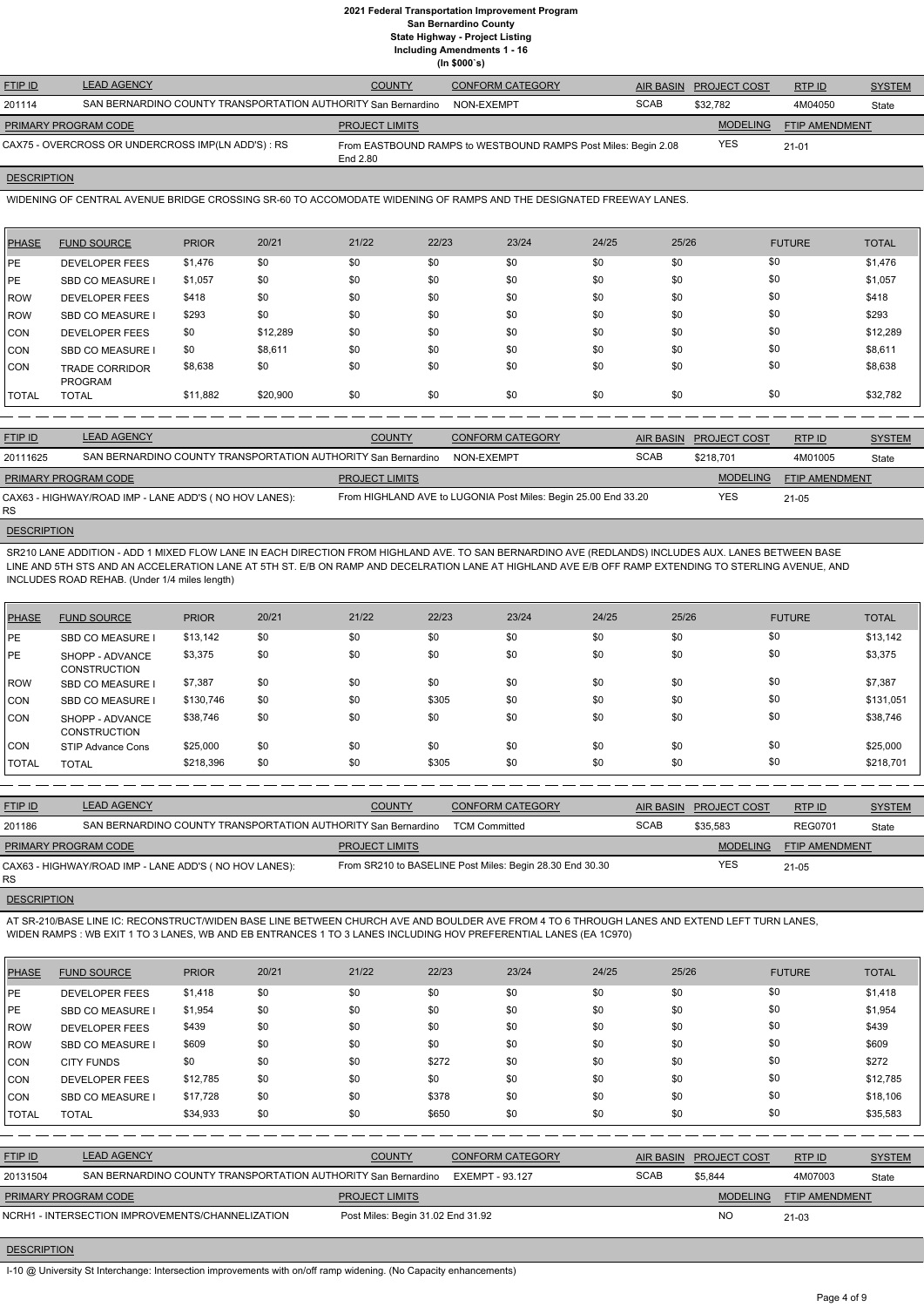| <b>PHASE</b> | <b>FUND SOURCE</b>                     | <b>PRIOR</b> | 20/21   | 21/22 | 22/23 | 23/24 | 24/25 | 25/26 | <b>FUTURE</b> | <b>TOTAL</b> |
|--------------|----------------------------------------|--------------|---------|-------|-------|-------|-------|-------|---------------|--------------|
| <b>PE</b>    | <b>DEVELOPER FEES</b>                  | \$443        | \$36    | \$0   | \$0   | \$0   | \$0   | \$0   | \$0           | \$479        |
| <b>PE</b>    | SBD CO MEASURE I                       | \$827        | \$0     | \$0   | \$0   | \$0   | \$0   | \$0   | \$0           | \$827        |
| <b>CON</b>   | <b>DEVELOPER FEES</b>                  | \$0          | \$756   | \$0   | \$0   | \$0   | \$0   | \$0   | \$0           | \$756        |
| <b>CON</b>   | SBD CO MEASURE I                       | \$0          | \$3,282 | \$0   | \$0   | \$0   | \$0   | \$0   | \$0           | \$3,282      |
| <b>CON</b>   | SHOPP - ADVANCE<br><b>CONSTRUCTION</b> | \$0          | \$500   | \$0   | \$0   | \$0   | \$0   | \$0   | \$0           | \$500        |
| <b>TOTAL</b> | <b>TOTAL</b>                           | \$1,270      | \$4,574 | \$0   | \$0   | \$0   | \$0   | \$0   | \$0           | \$5,844      |

| <b>FTIP ID</b>       | <b>LEAD AGENCY</b>                                            | <b>COUNTY</b>         | <b>CONFORM CATEGORY</b>                                         |             | AIR BASIN PROJECT COST | RTPID                 | <b>SYSTEM</b> |
|----------------------|---------------------------------------------------------------|-----------------------|-----------------------------------------------------------------|-------------|------------------------|-----------------------|---------------|
| 20159901             | SAN BERNARDINO COUNTY TRANSPORTATION AUTHORITY San Bernardino |                       | <b>TCM Committed</b>                                            | <b>SCAB</b> | \$307.167              | 4122006               | State         |
| PRIMARY PROGRAM CODE |                                                               | <b>PROJECT LIMITS</b> |                                                                 |             | <b>MODELING</b>        | <b>FTIP AMENDMENT</b> |               |
|                      | CAXT9 - HOT LANE(S) IMPROVEMENTS/EXPANSION - RS               | End 6.30              | From CANTU GALLEANO RANCH ROAD to SR-60 Post Miles: Begin 49.80 |             | <b>YES</b>             | $21 - 05$             |               |

#### **DESCRIPTION**

I-15 Express Lanes (Contract 1): Construct 1 Exp. Lane in each direction between Cantu-Galleano Ranch Rd. and SR-60 and 2 Exp. Lanes in each direction between SR-60 and north of Foothill Blvd. Additional improvements to AUX LN widening, undercrossing, and reconstruction of ramps and lane transitions where needed.

| <b>PHASE</b> | <b>FUND SOURCE</b>                      | <b>PRIOR</b> | 20/21    | 21/22 | 22/23     | 23/24 | 24/25 | 25/26 | <b>FUTURE</b> | <b>TOTAL</b> |
|--------------|-----------------------------------------|--------------|----------|-------|-----------|-------|-------|-------|---------------|--------------|
| PE           | <b>SBD CO MEASURE</b>                   | \$10,373     | \$32,606 | \$0   | \$0       | \$0   | \$0   | \$0   | \$0           | \$42,979     |
| ROW          | <b>SBD CO MEASURE</b>                   | \$0          | \$3,796  | \$0   | \$0       | \$0   | \$0   | \$0   | \$0           | \$3,796      |
| <b>CON</b>   | <b>SBD CO MEASURE I</b>                 | \$0          | \$7,600  | \$0   | \$59,767  | \$0   | \$0   | \$0   | \$2,012       | \$69,379     |
| CON          | <b>STIP ADVANCE</b><br><b>CON-RIP</b>   | \$0          | \$0      | \$0   | \$72,274  | \$0   | \$0   | \$0   | \$0           | \$72,274     |
| CON          | <b>TRADE CORRIDOR</b><br><b>PROGRAM</b> | \$0          | \$0      | \$0   | \$118,739 | \$0   | \$0   | \$0   | \$0           | \$118,739    |
| <b>TOTAL</b> | <b>TOTAL</b>                            | \$10,373     | \$44,002 | \$0   | \$250,780 | \$0   | \$0   | \$0   | \$2,012       | \$307,167    |

| <b>FTIP ID</b>       | <b>LEAD AGENCY</b>                                            | <b>COUNTY</b>         | <b>CONFORM CATEGORY</b>                                          | AIR BASIN   | <b>PROJECT COST</b> | RTP ID         | <b>SYSTEM</b> |
|----------------------|---------------------------------------------------------------|-----------------------|------------------------------------------------------------------|-------------|---------------------|----------------|---------------|
| 20159903             | SAN BERNARDINO COUNTY TRANSPORTATION AUTHORITY San Bernardino |                       | TCM                                                              | <b>SCAB</b> | \$1.102.588         | 4122006        | State         |
| PRIMARY PROGRAM CODE |                                                               | <b>PROJECT LIMITS</b> |                                                                  |             | <b>MODELING</b>     | FTIP AMENDMENT |               |
|                      | CAXT9 - HOT LANE(S) IMPROVEMENTS/EXPANSION - RS               | 37.00                 | From SIERRA AVE to CALIFORNIA STREET Post Miles: Begin 17.00 End |             | <b>YES</b>          | $21 - 05$      |               |

# **DESCRIPTION**

I-10 CORRIDOR EXPRESS LANE WIDENING (CONTRACT 2B): IMPLEMENT 2 EXPRESS LANES IN EACH DIRECTION FROM SIERRA AVE TO CALIFORNIA ST; IMPLEMENT 1 EXPRESS LANE IN EACH DIRECTION FROM CALIFORNIA ST TO FORD STREET IN REDLANDS FOR A TOTAL OF 10-12 LANES, AND AUX LANES, UNDERCROSSINGS, OVERCROSSINGS, RAMP RECONSTRUCTION AND LANE TRANSITIONS WHERE NEEDED. (PPNO 0314K)

| PHASE        | <b>FUND SOURCE</b>      | <b>PRIOR</b> | 20/21 | 21/22 | 22/23    | 23/24 | 24/25       | 25/26 | <b>FUTURE</b> | <b>TOTAL</b> |
|--------------|-------------------------|--------------|-------|-------|----------|-------|-------------|-------|---------------|--------------|
| l ROW        | <b>SBD CO MEASURE I</b> | \$0          | \$0   | \$0   | \$23,418 | \$0   | \$0         | \$0   | \$0           | \$23,418     |
| <b>CON</b>   | <b>SBD CO MEASURE I</b> | \$0          | \$0   | \$0   | \$0      | \$0   | \$515,336   | \$0   | \$0           | \$515,336    |
| <b>CON</b>   | Tolls                   | \$0          | \$0   | \$0   | \$0      | \$0   | \$563,834   | \$0   | \$0           | \$563,834    |
| <b>TOTAL</b> | <b>TOTAL</b>            | \$0          | \$0   | \$0   | \$23,418 | \$0   | \$1,079,170 | \$0   | \$0           | \$1,102,588  |

| <b>FTIP ID</b>              | <b>LEAD AGENCY</b>                                            | <b>COUNTY</b>                                  | CONFORM CATEGORY                                                    | <b>AIR BASIN</b> | <b>PROJECT COST</b> | RTP ID                | <b>SYSTEM</b> |
|-----------------------------|---------------------------------------------------------------|------------------------------------------------|---------------------------------------------------------------------|------------------|---------------------|-----------------------|---------------|
| 20179901                    | SAN BERNARDINO COUNTY TRANSPORTATION AUTHORITY San Bernardino |                                                | NON-EXEMPT                                                          | <b>SCAB</b>      | \$28,670            | 4122003               | State         |
| <b>PRIMARY PROGRAM CODE</b> |                                                               | <b>PROJECT LIMITS</b>                          |                                                                     |                  | <b>MODELING</b>     | <b>FTIP AMENDMENT</b> |               |
| GМ                          | CAY63 - HIGHWAY/ROAD IMP - LANE ADD'S (NO HOV LANES):         | undercrossing Post Miles: Begin 36.40 End 0.20 | From 16th St Bridge in Yucaipa to Just east of the County Line Road |                  | YES                 | 21-09                 |               |
|                             |                                                               |                                                |                                                                     |                  |                     |                       |               |

I-10 EB TRUCK CLIMBING LANE: CONTINUE THE EXISTING EASTBOUND TRUCK CLIMBING LANE ON I-10 FROM THE 16TH ST BRIDGE IN THE CITY OF YUCAIPA FOR ABOUT 3 MILES TO JUST EAST OF THE COUNTY LINE ROAD UNDERCROSSING. THE PROJECT INCLUDES A TRANSITION LANE TO ALLOW TRUCKS TO MERGE WITH GENERAL TRAFFIC AND MAY INCLUDE MINOR STRUCTURAL IMPROVEMENTS TO ACCOMMODATE FOR LANE WIDENING (PPNO 3009Q)



| <b>PHASE</b> | <b>FUND SOURCE</b>                             | <b>PRIOR</b> | 20/21   | 21/22    | 22/23 | 23/24 | 24/25 | 25/26 | <b>FUTURE</b> | <b>TOTAL</b> |
|--------------|------------------------------------------------|--------------|---------|----------|-------|-------|-------|-------|---------------|--------------|
| <b>IPE</b>   | <b>SBD CO MEASURE I</b>                        | \$1,706      | \$0     | \$0      | \$0   | \$0   | \$0   | \$0   | \$0           | \$1,706      |
| <b>IPE</b>   | <b>STIP ADVANCE</b><br>CON-RIP                 | \$0          | \$2,890 | \$0      | \$0   | \$0   | \$0   | \$0   | \$0           | \$2,890      |
| <b>CON</b>   | <b>SB1TRADE CORRIDOR</b><br><b>ENHANCEMENT</b> | \$0          | \$0     | \$24,074 | \$0   | \$0   | \$0   | \$0   | \$0           | \$24,074     |
| <b>TOTAL</b> | <b>TOTAL</b>                                   | \$1,706      | \$2,890 | \$24,074 | \$0   | \$0   | \$0   | \$0   | \$0           | \$28,670     |

| <b>FTIP ID</b>              | <b>LEAD AGENCY</b>                                            | <b>COUNTY</b>                   | <b>CONFORM CATEGORY</b> | AIR BASIN   | <b>PROJECT COST</b> | RTP ID                | <b>SYSTEM</b> |
|-----------------------------|---------------------------------------------------------------|---------------------------------|-------------------------|-------------|---------------------|-----------------------|---------------|
| 20190008                    | SAN BERNARDINO COUNTY TRANSPORTATION AUTHORITY San Bernardino |                                 | EXEMPT - 93.126         | <b>SCAB</b> | \$11.035            | 200614                | State         |
| <b>PRIMARY PROGRAM CODE</b> |                                                               | <b>PROJECT LIMITS</b>           |                         |             | <b>MODELING</b>     | <b>FTIP AMENDMENT</b> |               |
|                             | NCN46 - PLANTING/LANDSCAPING                                  | Post Miles: Begin 0.00 End 5.10 |                         |             | NC                  | $21 - 03$             |               |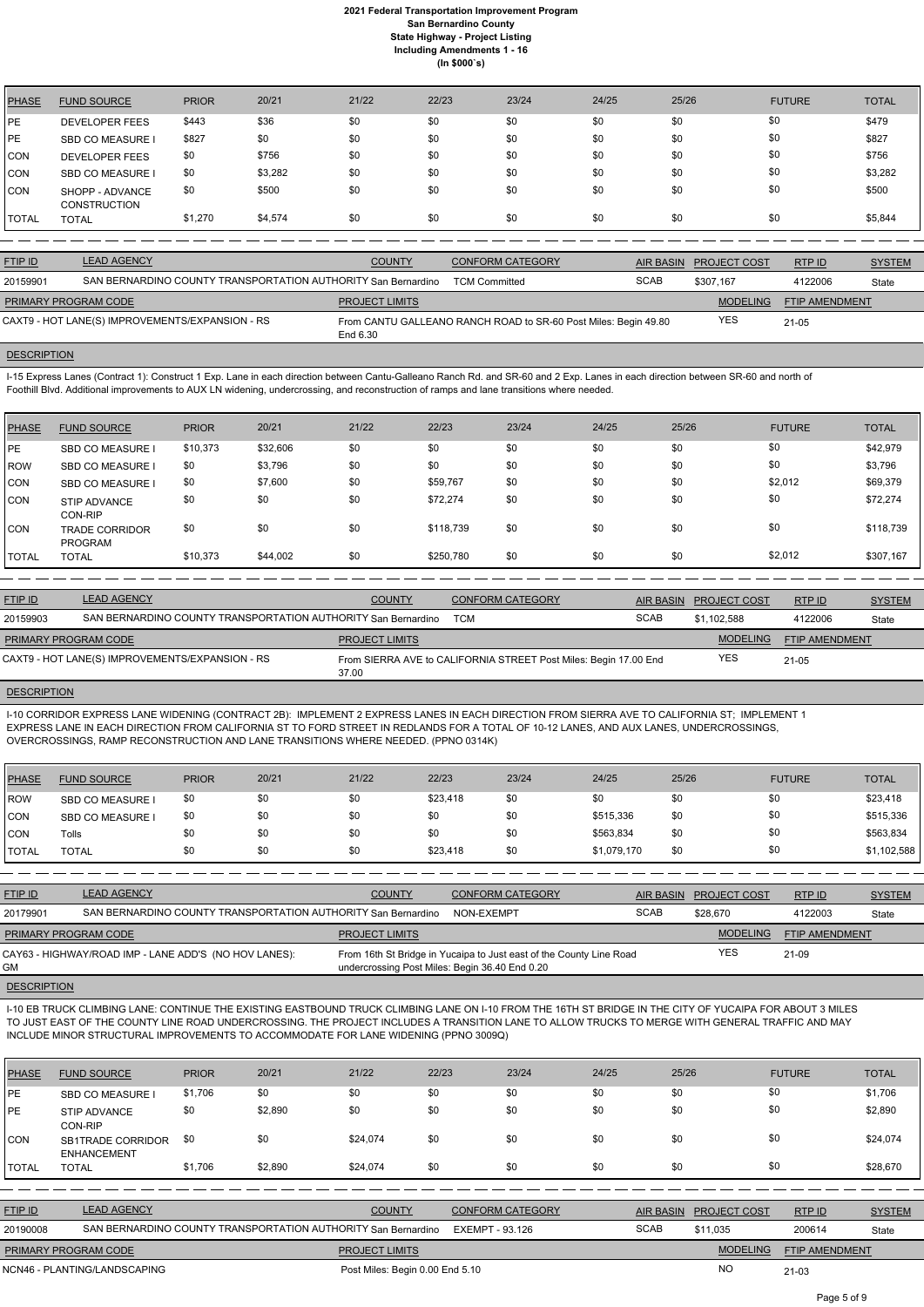## **DESCRIPTION**

I-215 Landscaping (Bi-County HOV Gap Closure): Non-capacity project to absorb only the landscape portion of project 200614.

| <b>PHASE</b> | <b>FUND SOURCE</b> | <b>PRIOR</b> | 20/21 | 21/22 | 22/23   | 23/24 | 24/25 | 25/26 | <b>FUTURE</b> | <b>TOTAL</b> |
|--------------|--------------------|--------------|-------|-------|---------|-------|-------|-------|---------------|--------------|
| <b>IPE</b>   | SBD CO MEASURE I   | \$1,540      | \$0   | \$0   | \$0     | \$0   | \$0   | \$0   | \$0           | \$1,540      |
| ROW          | SBD CO MEASURE I   | \$0          | \$32  | \$0   | \$0     | \$0   | \$0   | \$0   | \$0           | \$32         |
| CON          | SBD CO MEASURE I   | \$0          | \$0   | \$0   | \$9,463 | \$0   | \$0   | \$0   | \$0           | \$9,463      |
| TOTAL        | <b>TOTAL</b>       | \$1,540      | \$32  | \$0   | \$9,463 | \$0   | \$0   | \$0   | \$0           | \$11,035     |

Reconstruct Mt. Vernon Ave Bridge over I-10 to accommodate 2 new dedicated left turn and bike lanes and sidewalk, realign Mt. Vernon & E Valley Blvd Intersection, and modify portion of the WB on-ramp and EB off-ramp. Widen SB Mt Vernon Ave south of the bridge to 2 through lanes. Widen NB Mt Vernon Ave, south of the EB on-ramp, to accommodate 1 new dedicated left turn lane.

| <b>FTIP ID</b>              | <b>LEAD AGENCY</b>                                            | <b>COUNTY</b>         | <b>CONFORM CATEGORY</b>                                                   | AIR BASIN   | <b>PROJECT COST</b> | RTPID                 | <b>SYSTEM</b> |
|-----------------------------|---------------------------------------------------------------|-----------------------|---------------------------------------------------------------------------|-------------|---------------------|-----------------------|---------------|
| 20190010                    | SAN BERNARDINO COUNTY TRANSPORTATION AUTHORITY San Bernardino |                       | <b>TCM Committed</b>                                                      | <b>SCAB</b> | \$71.173            | 4120198               | State         |
| <b>PRIMARY PROGRAM CODE</b> |                                                               | <b>PROJECT LIMITS</b> |                                                                           |             | <b>MODELING</b>     | <b>FTIP AMENDMENT</b> |               |
| W/TCM: RS                   | CAXT0 - OVERCROSS OR UNDERCROSS IMP(LN ADD'S)                 | 24.25                 | From East Valley Blvd to I-10 EB on/off ramps Post Miles: Begin 22.70 End |             | YES                 | 21-06                 |               |
| <b>DESCRIPTION</b>          |                                                               |                       |                                                                           |             |                     |                       |               |

| <b>PHASE</b>   | <b>FUND SOURCE</b>      | <b>PRIOR</b> | 20/21 | 21/22   | 22/23    | 23/24 | 24/25 | 25/26 | <b>FUTURE</b> | <b>TOTAL</b> |
|----------------|-------------------------|--------------|-------|---------|----------|-------|-------|-------|---------------|--------------|
| PE             | <b>CITY FUNDS</b>       | \$301        | \$0   | \$0     | \$0      | \$0   | \$0   | \$0   | \$0           | \$301        |
| <b>IPE</b>     | <b>SBD CO MEASURE I</b> | \$5,599      | \$0   | \$0     | \$0      | \$0   | \$0   | \$0   | \$0           | \$5,599      |
| ROW            | <b>CITY FUNDS</b>       | \$0          | \$0   | \$27'   | \$0      | \$0   | \$0   | \$0   | \$0           | \$271        |
| <b>IROW</b>    | <b>SBD CO MEASURE I</b> | \$0          | \$0   | \$5,042 | \$0      | \$0   | \$0   | \$0   | \$0           | \$5,042      |
| <b>CON</b>     | <b>CITY FUNDS</b>       | \$0          | \$0   | \$0     | \$3,058  | \$0   | \$0   | \$0   | \$0           | \$3,058      |
| <b>CON</b>     | <b>SBD CO MEASURE I</b> | \$0          | \$0   | \$0     | \$56,902 | \$0   | \$0   | \$0   | \$0           | \$56,902     |
| <b>I</b> TOTAL | <b>TOTAL</b>            | \$5,900      | \$0   | \$5,313 | \$59,960 | \$0   | \$0   | \$0   | \$0           | \$71,173     |

| <b>FTIP ID</b>       | <b>LEAD AGENCY</b>                                            | <b>COUNTY</b>         | CONFORM CATEGORY                                                |             | AIR BASIN PROJECT COST | RTPID          | <b>SYSTEM</b> |
|----------------------|---------------------------------------------------------------|-----------------------|-----------------------------------------------------------------|-------------|------------------------|----------------|---------------|
| 20190903             | SAN BERNARDINO COUNTY TRANSPORTATION AUTHORITY San Bernardino |                       | <b>TCM</b>                                                      | <b>SCAB</b> | \$226,700              | 4122006        | State         |
| PRIMARY PROGRAM CODE |                                                               | <b>PROJECT LIMITS</b> |                                                                 |             | <b>MODELING</b>        | FTIP AMENDMENT |               |
|                      | CAXT9 - HOT LANE(S) IMPROVEMENTS/EXPANSION - RS               |                       | From FOOTHILL BLVD to BASELINE Post Miles: Begin 5.80 End 12.20 |             | YES                    | 21-05          |               |

### **DESCRIPTION**

I-15 Express Lanes (Contract 2): Construct 2 Exp. Lanes in each direction between Foothill Blvd and SR-210 and 1 Exp. Lane in each direction between SR-210 and Duncan Canyon Rd. Additional improvements to undercrossings and reconstruction of ramps and lane transitions where needed.

| PHASE         | <b>FUND SOURCE</b>      | <b>PRIOR</b> | 20/21 | 21/22 | 22/23     | 23/24 | 24/25 | 25/26 | <b>FUTURE</b> | <b>TOTAL</b> |
|---------------|-------------------------|--------------|-------|-------|-----------|-------|-------|-------|---------------|--------------|
| PE            | <b>SBD CO MEASURE I</b> | \$14,700     | \$0   | \$0   | \$0       | \$0   | \$0   | \$0   | \$0           | \$14,700     |
| ROW           | SBD CO MEASURE I        | \$0          | \$0   | \$0   | \$2,000   | \$0   | \$0   | \$0   | \$0           | \$2,000      |
| <b>CON</b>    | <b>SBD CO MEASURE I</b> | \$0          | \$0   | \$0   | \$210,000 | \$0   | \$0   | \$0   | \$0           | \$210,000    |
| <b>ITOTAL</b> | <b>TOTAL</b>            | \$14,700     | \$0   | \$0   | \$212,000 | \$0   | \$0   | \$0   | \$0           | \$226,700    |

| <b>FTIP ID</b>              | <b>LEAD AGENCY</b>                                            | <b>COUNTY</b>         | CONFORM CATEGORY                                                | AIR BASIN   | <b>PROJECT COST</b> | RTP ID                | <b>SYSTEM</b> |
|-----------------------------|---------------------------------------------------------------|-----------------------|-----------------------------------------------------------------|-------------|---------------------|-----------------------|---------------|
| SBD59204                    | SAN BERNARDINO COUNTY TRANSPORTATION AUTHORITY San Bernardino |                       | EXEMPT - 93.127                                                 | <b>SCAB</b> | \$14.687            | SBD59204              | State         |
| <b>PRIMARY PROGRAM CODE</b> |                                                               | <b>PROJECT LIMITS</b> |                                                                 |             | <b>MODELING</b>     | <b>FTIP AMENDMENT</b> |               |
|                             | NCRH3 - INTERCHANGE-MODIFY/REPLACE/RECONFIGURATION            |                       | From UNIVERSITY to UNIVERSITY Post Miles: Begin 11.35 End 11.95 |             | NO                  | $21 - 00$             |               |

# I-215 AT UNIVERSITY PARKWAY INTERCHANGE - RECONSTRUCT INTERCHANGE (Divergent Diamond)(Toll Credits to match STP & HIP)

| <b>PHASE</b> | <b>FUND SOURCE</b>                      | <b>PRIOR</b> | 20/21   | 21/22 | 22/23 | 23/24 | 24/25 | 25/26 | <b>FUTURE</b> | <b>TOTAL</b> |
|--------------|-----------------------------------------|--------------|---------|-------|-------|-------|-------|-------|---------------|--------------|
| PE           | <b>DEVELOPER FEES</b>                   | \$24         | \$0     | \$0   | \$0   | \$0   | \$0   | \$0   | \$0           | \$24         |
| PE           | <b>SBD CO MEASURE I</b>                 | \$126        | \$0     | \$0   | \$0   | \$0   | \$0   | \$0   | \$0           | \$126        |
| <b>IPE</b>   | SECTION 129 -<br><b>SURFACE</b>         | \$735        | \$0     | \$0   | \$0   | \$0   | \$0   | \$0   | \$0           | \$735        |
| <b>PE</b>    | <b>STP LOCAL</b>                        | \$910        | \$0     | \$0   | \$0   | \$0   | \$0   | \$0   | \$0           | \$910        |
| ROW          | <b>DEVELOPER FEES</b>                   | \$16         | \$0     | \$0   | \$0   | \$0   | \$0   | \$0   | \$0           | \$16         |
| ROW          | <b>SBD CO MEASURE I</b>                 | \$84         | \$0     | \$0   | \$0   | \$0   | \$0   | \$0   | \$0           | \$84         |
| ROW          | <b>STP LOCAL</b>                        | \$612        | \$0     | \$0   | \$0   | \$0   | \$0   | \$0   | \$0           | \$612        |
| CON          | <b>DEVELOPER FEES</b>                   | \$0          | \$1,375 | \$0   | \$0   | \$0   | \$0   | \$0   | \$0           | \$1,375      |
| CON          | <b>HIGHWAY</b><br><b>INFRASTRUCTURE</b> | \$0          | \$3,054 | \$0   | \$0   | \$0   | \$0   | \$0   | \$0           | \$3,054      |
| CON          | <b>SBD CO MEASURE</b>                   | \$7,326      | \$0     | \$0   | \$0   | \$0   | \$0   | \$0   | \$0           | \$7,326      |
| CON          | <b>STP LOCAL</b>                        | \$0          | \$425   | \$0   | \$0   | \$0   | \$0   | \$0   | \$0           | \$425        |
| TOTAL        | <b>TOTAL</b>                            | \$9,833      | \$4,854 | \$0   | \$0   | \$0   | \$0   | \$0   | \$0           | \$14,687     |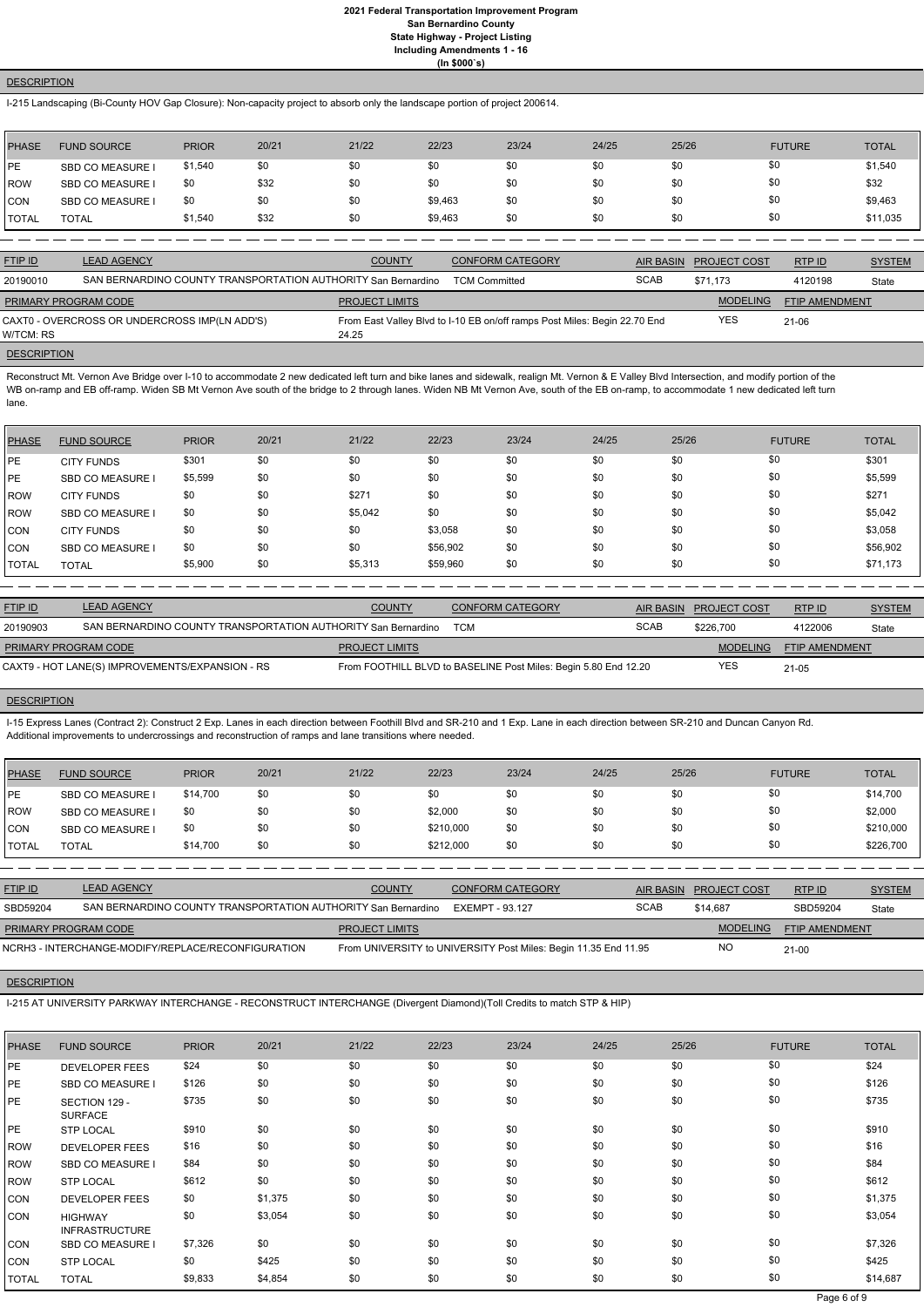| <b>FTIP ID</b>              | <b>LEAD AGENCY</b>                                            | <b>COUNTY</b>         | <b>CONFORM CATEGORY</b> | AIR BASIN   | <b>PROJECT COST</b> | <b>RTPID</b>          | <b>SYSTEM</b> |
|-----------------------------|---------------------------------------------------------------|-----------------------|-------------------------|-------------|---------------------|-----------------------|---------------|
| SBD59303                    | SAN BERNARDINO COUNTY TRANSPORTATION AUTHORITY San Bernardino |                       | EXEMPT - 93.126         | <b>SCAB</b> | \$5.344             | SBD59303              | State         |
| <b>PRIMARY PROGRAM CODE</b> |                                                               | <b>PROJECT LIMITS</b> |                         |             | <b>MODELING</b>     | <b>FTIP AMENDMENT</b> |               |
|                             | PPM01 - STIP - PLANNING, PROGRAMMING & MONITORING             |                       |                         |             | <b>NO</b>           | $21 - 01$             |               |

#### **DESCRIPTION**

\_\_\_SET ASIDES/RESERVATIONS FOR FUTURE SB45 -PLANNING, PROGRAMMING, & MONITORING (PPNO 9811)

| <b>PHASE</b>   | <b>FUND SOURCE</b>                       | <b>PRIOR</b> | 20/21   | 21/22                 | 22/23      | 23/24                                                               | 24/25   | 25/26            |                     | <b>FUTURE</b>         | <b>TOTAL</b>  |
|----------------|------------------------------------------|--------------|---------|-----------------------|------------|---------------------------------------------------------------------|---------|------------------|---------------------|-----------------------|---------------|
| <b>ICON</b>    | STIP ADVANCE<br>CON-RIP                  | \$0          | \$1,068 | \$1,068               | \$1,068    | \$1,068                                                             | \$1,072 | \$0              | \$0                 |                       | \$5,344       |
| <b>TOTAL</b>   | <b>TOTAL</b>                             | \$0          | \$1,068 | \$1,068               | \$1,068    | \$1,068                                                             | \$1,072 | \$0              | \$0                 |                       | \$5,344       |
|                |                                          |              |         |                       |            |                                                                     |         |                  |                     |                       |               |
| <b>FTIP ID</b> | <b>LEAD AGENCY</b>                       |              |         | <b>COUNTY</b>         |            | <b>CONFORM CATEGORY</b>                                             |         | <b>AIR BASIN</b> | <b>PROJECT COST</b> | RTPID                 | <b>SYSTEM</b> |
| 1830           | <b>VARIOUS AGENCIES</b>                  |              |         | San Bernardino        | NON-EXEMPT |                                                                     |         | <b>SCAB</b>      | \$111.260           | 1830                  | State         |
|                | PRIMARY PROGRAM CODE                     |              |         | <b>PROJECT LIMITS</b> |            |                                                                     |         |                  | <b>MODELING</b>     | <b>FTIP AMENDMENT</b> |               |
|                | CARH3 - INTERCHANGE-MOD/REP/REC-LN ADD'S |              |         |                       |            | From Bloomington Ave to Orange St Post Miles: Begin 17.80 End 19.30 |         |                  | <b>YES</b>          | $21 - 05$             |               |

### **DESCRIPTION**

I-10 AT CEDAR AVE. BETWEEN SLOVER AND BLOOMINGTON - From Bloomington to Orange, reconstruct IC - Widen 4-6 lanes with left and right turn lanes; Add 1 lane to the EB off ramp which goes beyond the gore area; Add 2 lanes on the WB off ramp within the gore area; Add 2 lanes on the WB off ramp within the gore area; Pavement rehab from Orange to Slover (remains 4 lanes)(Toll Credit: Used to match STP & HIP).

| PHASE          | <b>FUND SOURCE</b>                      | <b>PRIOR</b> | 20/21   | 21/22    | 22/23 | 23/24 | 24/25 | 25/26 | <b>FUTURE</b> | <b>TOTAL</b> |
|----------------|-----------------------------------------|--------------|---------|----------|-------|-------|-------|-------|---------------|--------------|
| PE             | <b>DEVELOPER FEES</b>                   | \$1,034      | \$0     | \$0      | \$0   | \$0   | \$0   | \$0   | \$0           | \$1,034      |
| PE             | <b>HIGHWAY</b><br><b>INFRASTRUCTURE</b> | \$2,300      | \$1,252 | \$0      | \$0   | \$0   | \$0   | \$0   | \$0           | \$3,552      |
| PE             | <b>SBD CO MEASURE</b>                   | \$1,000      | \$0     | \$0      | \$0   | \$0   | \$0   | \$0   | \$0           | \$1,000      |
| PE             | <b>STP LOCAL</b>                        | \$4,000      | \$0     | \$0      | \$0   | \$0   | \$0   | \$0   | \$0           | \$4,000      |
| <b>IROW</b>    | <b>SBD CO MEASURE</b>                   | \$2,000      | \$6,200 | \$0      | \$0   | \$0   | \$0   | \$0   | \$0           | \$8,200      |
| <b>IROW</b>    | <b>STP LOCAL</b>                        | \$200        | \$0     | \$0      | \$0   | \$0   | \$0   | \$0   | \$0           | \$200        |
| <b>CON</b>     | <b>DEVELOPER FEES</b>                   | \$0          | \$0     | \$28,494 | \$0   | \$0   | \$0   | \$0   | \$0           | \$28,494     |
| <b>CON</b>     | <b>SBD CO MEASURE I</b>                 | \$0          | \$0     | \$64,780 | \$0   | \$0   | \$0   | \$0   | \$0           | \$64,780     |
| <b>I</b> TOTAL | <b>TOTAL</b>                            | \$10,534     | \$7,452 | \$93,274 | \$0   | \$0   | \$0   | \$0   | \$0           | \$111,260    |

| <b>FTIP ID</b>              | <b>LEAD AGENCY</b>           | <b>COUNTY</b>                    | CONFORM CATEGORY |             | AIR BASIN PROJECT COST | RTPID                 | <b>SYSTEM</b> |
|-----------------------------|------------------------------|----------------------------------|------------------|-------------|------------------------|-----------------------|---------------|
| 20150305                    | VARIOUS AGENCIES             | San Bernardino                   | EXEMPT - 93.126  | <b>SCAB</b> | \$13.519               | 713                   | State         |
| <b>PRIMARY PROGRAM CODE</b> |                              | <b>PROJECT LIMITS</b>            |                  |             | <b>MODELING</b>        | <b>FTIP AMENDMENT</b> |               |
|                             | NCN46 - PLANTING/LANDSCAPING | Post Miles: Begin 4.10 End 10.10 |                  |             | <b>NC</b>              | $21 - 00$             |               |

#### **DESCRIPTION**

I-215 LANDSCAPING (SEGMENTS 1-3 & 5) IN THE CITY OF SAN BERNARDINO (Toll Credits: PNRS CON)

| <b>PHASE</b>  | <b>FUND SOURCE</b>          | <b>PRIOR</b> | 20/21   | 21/22 | 22/23 | 23/24 | 24/25 | 25/26 | <b>FUTURE</b> | <b>TOTAL</b> |
|---------------|-----------------------------|--------------|---------|-------|-------|-------|-------|-------|---------------|--------------|
| CON           | PROJECTS OF<br>NATIONAL AND | \$7,796      | \$1,800 | \$0   | \$0   | \$0   | \$0   | \$0   | \$0           | \$9,596      |
| CON           | <b>SBD CO MEASURE</b>       | \$3,000      | \$923   | \$0   | \$0   | \$0   | \$0   | \$0   | \$0           | \$3,923      |
| <b>ITOTAL</b> | <b>TOTAL</b>                | \$10,796     | \$2,723 | \$0   | \$0   | \$0   | \$0   | \$0   | \$0           | \$13,519     |

| <b>FTIP ID</b>              | <b>LEAD AGENCY</b>                             | <b>COUNTY</b>         | <b>CONFORM CATEGORY</b>                                            | AIR BASIN   | <b>PROJECT COST</b> | RTPID          | <b>SYSTEM</b> |
|-----------------------------|------------------------------------------------|-----------------------|--------------------------------------------------------------------|-------------|---------------------|----------------|---------------|
| 20159902                    | <b>VARIOUS AGENCIES</b>                        | San Bernardino        | <b>TCM Committed</b>                                               | <b>SCAB</b> | \$692.656           | 4122004        | State         |
| <b>PRIMARY PROGRAM CODE</b> |                                                | <b>PROJECT LIMITS</b> |                                                                    |             | <b>MODELING</b>     | FTIP AMENDMENT |               |
|                             | CANT9 - NEW HOT LANE(S) REGIONALLY SIGNIFICANT | End 10.00             | From INDIAN HILL BLVD to LA/SB COUNTY LINE Post Miles: Begin 44.90 |             | <b>YES</b>          | 21-02          |               |
| <b>DESCRIPTION</b>          |                                                |                       |                                                                    |             |                     |                |               |

I-10 CORRIDOR EXPRESS LANE WIDENING (Contract 1): FROM SAN ANTONIO AVE TO I-10/I-15 IC; IMPLEMENT 2 EXPRESS LNS IN EACH DIRECTION FOR A TOTAL OF 4 GENERAL PURPOSE AND 2 EXPRESS LNS IN EACH DIRECTION AND AUX LANE WIDENING, UNDERCROSSINGS, OVERCROSSINGS, AND RECONSTRUCTION OF RAMPS AND LANE TRANSITIONS WHERE NEEDED. (Toll Credits to match STP, CMAQ) (Toll System Provider (TSP) split as 20159902a)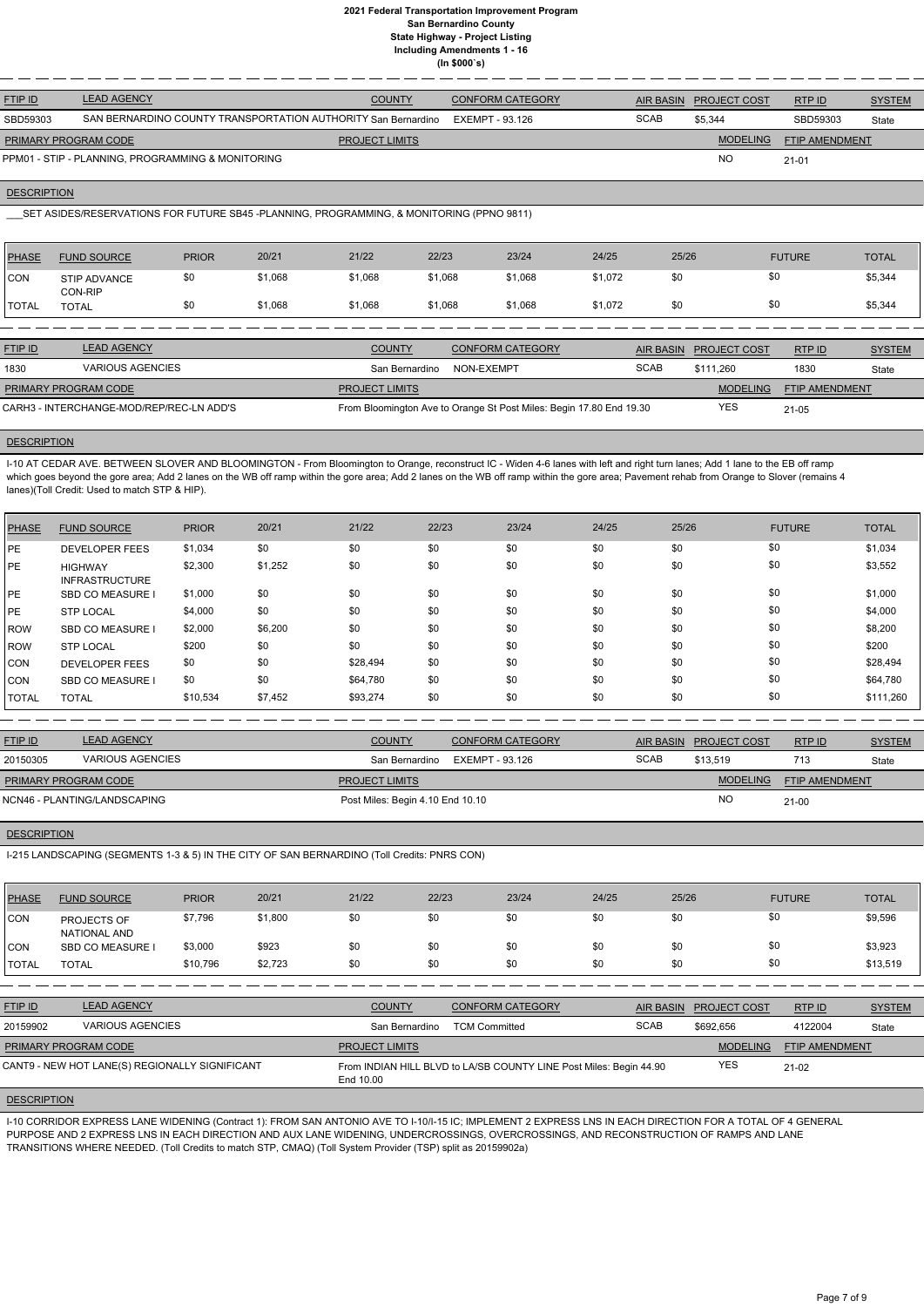|              | (ln \$000's)                                   |              |          |           |           |       |       |       |               |              |  |  |
|--------------|------------------------------------------------|--------------|----------|-----------|-----------|-------|-------|-------|---------------|--------------|--|--|
| <b>PHASE</b> | <b>FUND SOURCE</b>                             | <b>PRIOR</b> | 20/21    | 21/22     | 22/23     | 23/24 | 24/25 | 25/26 | <b>FUTURE</b> | <b>TOTAL</b> |  |  |
| РE.          | SBD CO MEASURE I                               | \$15,957     | \$0      | \$0       | \$0       | \$0   | \$0   | \$0   | \$0           | \$15,957     |  |  |
| РE.          | <b>STP LOCAL</b>                               | \$23,397     | \$0      | \$0       | \$0       | \$0   | \$0   | \$0   | \$0           | \$23,397     |  |  |
| ROW          | <b>CMAQ</b>                                    | \$27,262     | \$6,500  | \$0       | \$0       | \$0   | \$0   | \$0   | \$0           | \$33,762     |  |  |
| <b>ROW</b>   | SBD CO MEASURE I                               | \$13,189     | \$0      | \$0       | \$0       | \$0   | \$0   | \$0   | \$0           | \$13,189     |  |  |
| CON          | <b>CMAQ</b>                                    | \$79,923     | \$0      | \$0       | \$7,181   | \$0   | \$0   | \$0   | \$0           | \$87,104     |  |  |
| CON          | <b>LOCAL ADVANCE</b><br><b>CONSTRUCTION</b>    | \$0          | \$15,300 | $$-8,119$ | $$-7,181$ | \$0   | \$0   | \$0   | \$0           | \$0          |  |  |
| CON          | SB1 LOCAL<br><b>PARTNERSHIP</b>                | \$6,169      | \$0      | \$0       | \$0       | \$0   | \$0   | \$0   | \$0           | \$6,169      |  |  |
| CON          | <b>SB1TRADE CORRIDOR</b><br><b>ENHANCEMENT</b> | \$117,831    | \$0      | \$0       | \$0       | \$0   | \$0   | \$0   | \$0           | \$117,831    |  |  |
| CON          | <b>SBD CO MEASURE I</b>                        | \$29,983     | \$0      | \$0       | \$0       | \$0   | \$0   | \$0   | \$0           | \$29,983     |  |  |
| CON          | STIP Advance Cons                              | \$39,745     | \$0      | \$0       | \$0       | \$0   | \$0   | \$0   | \$0           | \$39,745     |  |  |
| CON          | <b>STP LOCAL</b>                               | \$80,027     | \$7,400  | \$8,119   | \$0       | \$0   | \$0   | \$0   | \$0           | \$95,546     |  |  |
| CON          | <b>TRADE CORRIDOR</b><br>PROGRAM               | \$4,973      | \$0      | \$0       | \$0       | \$0   | \$0   | \$0   | \$0           | \$4,973      |  |  |
| CON          | <b>TRANSPORTATION</b><br><b>INFRASTRUCTURE</b> | \$225,000    | \$0      | \$0       | \$0       | \$0   | \$0   | \$0   | \$0           | \$225,000    |  |  |
| TOTAL        | <b>TOTAL</b>                                   | \$663,456    | \$29,200 | \$0       | \$0       | \$0   | \$0   | \$0   | \$0           | \$692,656    |  |  |
|              |                                                |              |          |           |           |       |       |       |               |              |  |  |

| <b>FTIP ID</b>       | <b>LEAD AGENCY</b>                    | <b>COUNTY</b>                     | <b>CONFORM CATEGORY</b> | AIR BASIN   | <b>PROJECT COST</b> | RTP ID                | <b>SYSTEM</b> |
|----------------------|---------------------------------------|-----------------------------------|-------------------------|-------------|---------------------|-----------------------|---------------|
| 20159902A            | VARIOUS AGENCIES                      | San Bernardino                    | EXEMPT - 93.126         | <b>SCAB</b> | \$22.643            | 4122004               | State         |
| PRIMARY PROGRAM CODE |                                       | <b>PROJECT LIMITS</b>             |                         |             | <b>MODELING</b>     | <b>FTIP AMENDMENT</b> |               |
|                      | NCR91 - UPGRADED FACILITI (NO LN ADD) | Post Miles: Begin 44.90 End 10.00 |                         |             | NC                  | $21 - 08$             |               |
|                      |                                       |                                   |                         |             |                     |                       |               |

## **DESCRIPTION**

I-10 Corridor (Contract 1) Express Lane - Toll System Provider (TSP): From San Antonio Ave to I-10/I-15 IC; Design construct and implementation of Express Lane Toll System (Non-capacity split project from 20159902)(Toll Credits to match STP)

| PHASE        | <b>FUND SOURCE</b>      | <b>PRIOR</b> | 20/21    | 21/22 | 22/23 | 23/24 | 24/25 | 25/26 | <b>FUTURE</b> | <b>TOTAL</b> |
|--------------|-------------------------|--------------|----------|-------|-------|-------|-------|-------|---------------|--------------|
| l PE         | <b>SBD CO MEASURE I</b> | \$650        | \$0      | \$0   | \$0   | \$0   | \$0   | \$0   | \$0           | \$650        |
| l PE         | <b>STP LOCAL</b>        | \$9,730      | \$0      | \$0   | \$0   | \$0   | \$0   |       | \$0           | \$9,730      |
| CON          | <b>STP LOCAL</b>        | \$0          | \$12,263 | \$0   | \$0   | \$0   | \$0   | \$0   | \$0           | \$12,263     |
| <b>TOTAL</b> | <b>TOTAL</b>            | \$10,380     | \$12,263 | \$0   | \$0   | \$0   | \$0   | \$0   | \$0           | \$22,643     |

| <b>FTIP ID</b>              | <b>LEAD AGENCY</b>                              | <b>COUNTY</b>         | <b>CONFORM CATEGORY</b>                                                    |             | AIR BASIN PROJECT COST | RTPID                 | <b>SYSTEM</b> |
|-----------------------------|-------------------------------------------------|-----------------------|----------------------------------------------------------------------------|-------------|------------------------|-----------------------|---------------|
| 20191301                    | <b>VARIOUS AGENCIES</b>                         | San Bernardino        | TCM                                                                        | <b>SCAB</b> | \$670.801              | 4122005               | State         |
| <b>PRIMARY PROGRAM CODE</b> |                                                 | <b>PROJECT LIMITS</b> |                                                                            |             | <b>MODELING</b>        | <b>FTIP AMENDMENT</b> |               |
|                             | CAXT9 - HOT LANE(S) IMPROVEMENTS/EXPANSION - RS |                       | From I-10/I-15 Interchange to Sierra Ave Post Miles: Begin 10.00 End 17.00 |             | <b>YES</b>             | $21 - 05$             |               |

## **DESCRIPTION**

I-10 Corridor Contract 2A: The project will provide two express lanes in each direction from just east of I-15 to Sierra Avenue to Fontana, Connecting to the I-10 Corridor Contract 1 express lanes currently under construction.

| PHASE        | <b>FUND SOURCE</b>                       | <b>PRIOR</b> | 20/21 | 21/22                 | 22/23                                                                                            | 23/24                   | 24/25            | 25/26     |                     | <b>FUTURE</b>         | <b>TOTAL</b>  |
|--------------|------------------------------------------|--------------|-------|-----------------------|--------------------------------------------------------------------------------------------------|-------------------------|------------------|-----------|---------------------|-----------------------|---------------|
| PE           | <b>SBD CO MEASURE I</b>                  | \$0          | \$0   | \$0                   | \$5,901                                                                                          | \$0                     | \$0              | \$0       | \$0                 |                       | \$5,901       |
| PE           | <b>STP LOCAL</b>                         | \$0          | \$0   | \$0                   | \$4,498                                                                                          | \$25,502                | \$0              | \$0       | \$0                 |                       | \$30,000      |
| <b>ROW</b>   | <b>SBD CO MEASURE I</b>                  | \$0          | \$0   | \$0                   | \$0                                                                                              | \$0                     | \$49,321         | \$0       | \$0                 |                       | \$49,321      |
| ROW          | <b>STIP ADVANCE</b><br>CON-RIP           | \$0          | \$0   | \$0                   | \$0                                                                                              | \$0                     | \$22,065         | \$0       | \$0                 |                       | \$22,065      |
| <b>CON</b>   | <b>SBD CO MEASURE I</b>                  | \$0          | \$0   | \$0                   | \$0                                                                                              | \$0                     | \$0              | \$425,834 | \$0                 |                       | \$425,834     |
| <b>CON</b>   | Tolls                                    | \$0          | \$0   | \$0                   | \$0                                                                                              | \$0                     | \$0              | \$137,680 | \$0                 |                       | \$137,680     |
| <b>TOTAL</b> | <b>TOTAL</b>                             | \$0          | \$0   | \$0                   | \$10,399                                                                                         | \$25,502                | \$71,386         | \$563,514 | \$0                 |                       | \$670,801     |
|              |                                          |              |       |                       |                                                                                                  |                         |                  |           |                     |                       |               |
| FTIP ID      | <b>LEAD AGENCY</b>                       |              |       | <b>COUNTY</b>         |                                                                                                  | <b>CONFORM CATEGORY</b> | <b>AIR BASIN</b> |           | <b>PROJECT COST</b> | RTP ID                | <b>SYSTEM</b> |
| SBD31850     | <b>VARIOUS AGENCIES</b>                  |              |       | San Bernardino        | NON-EXEMPT                                                                                       |                         | <b>SCAB</b>      |           | \$101,717           | SBD31850              | State         |
|              | PRIMARY PROGRAM CODE                     |              |       | <b>PROJECT LIMITS</b> |                                                                                                  |                         |                  |           | <b>MODELING</b>     | <b>FTIP AMENDMENT</b> |               |
|              | CARH3 - INTERCHANGE-MOD/REP/REC-LN ADD'S |              |       |                       | From JUST WEST OF DEBERRY STREET to JUST WEST OF NEWPORT<br>ROAD Post Miles: Begin 0.58 End 1.66 |                         |                  |           | <b>YES</b>          | $21 - 10$             |               |

## **DESCRIPTION**

IN GRAND TERRACE @ I-215 BARTON RD INTERCHANGE RECONSTRUCT OVERCROSSING & RAMPS W/ ROUNDABOUT WEST OF I-215. LOCAL ST WORK TO INCLUDE REMOVAL OF LA CROSSE AVE BETWEEN VIVENDA AVE & BARTON RD, REPLACE W/ NEW LOCAL RD; IMPROVEMENTS TO BARTON RD & MICHIGAN WAY ST/VIVENDA AVE INTERSEC & EXTENSION OF COMMERCE WY (Toll Credits used to match DEMO: ENG & ROW)